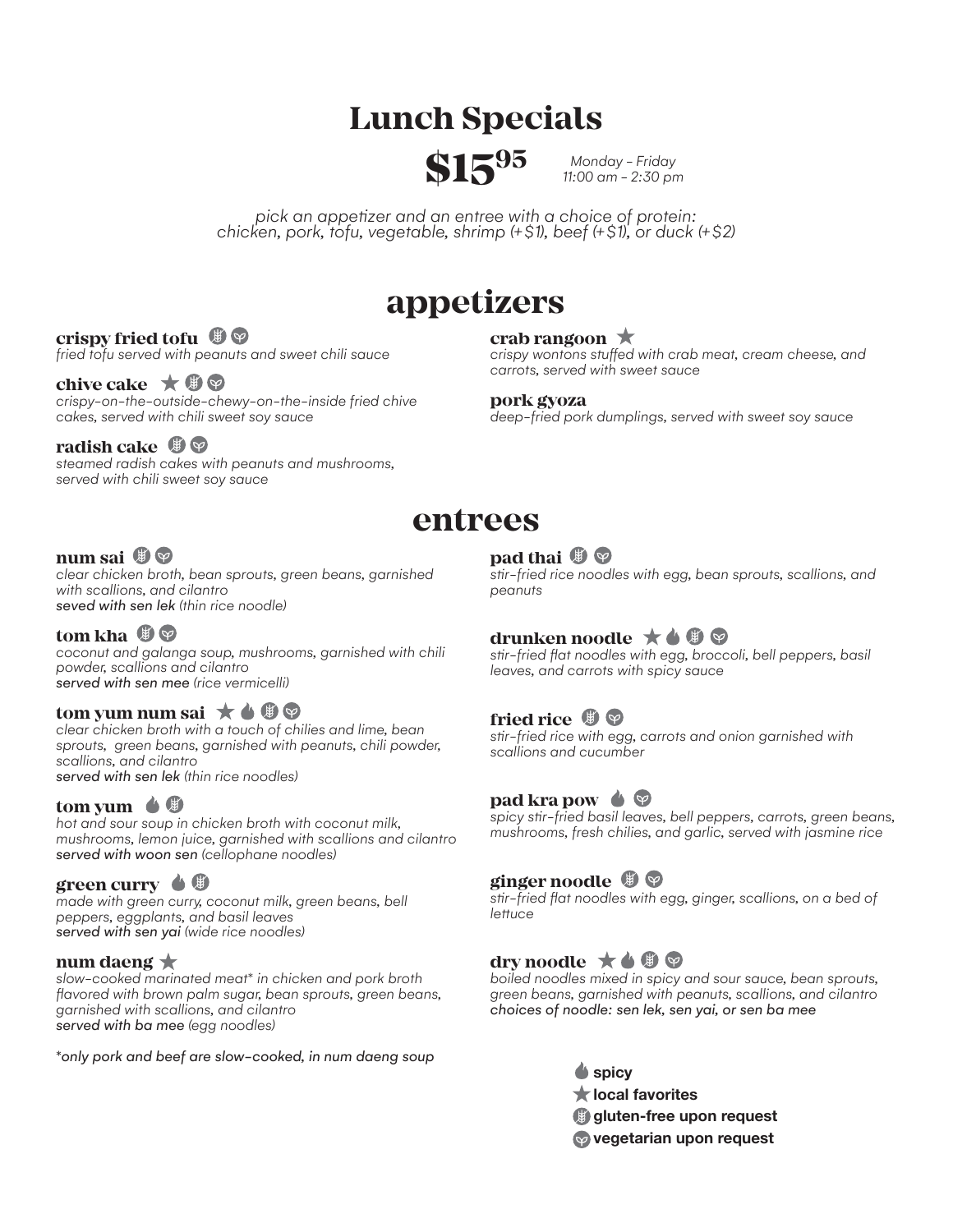# **appetizers**

### **crunchy noodle salad**

*spring mix salad with tomatoes and carrots, mixed with house ginger dressing, topped with crunchy noodles 790*

#### **shrimp rolls**

*fried egg roll wraps stuffed with shrimp and cellophane noodles, served wtih plum sauce 7<sup>90</sup>*

#### **crispy fried tofu** *b*

*fried tofu served with peanuts and sweet chili sauce 700*

#### **green curry satay ♦ 9**

*grilled chicken marinated with green curry on skewers, topped with green curry-basil sauce 7<sup>70</sup>*

#### **crispy garlic chicken**

*fried chicken marinated with garlic and soy sauce, served with sweet chili sauce 780*

#### **curry puff**

*chicken, potato, and curry stuffed in fried pastry shells 8<sup>30</sup>*

### **chive cake**  $\star$  *●*

*crispy-on-the-outside-chewy-on-the-inside fried chive cakes,*  **served with chili sweet soy sauce**  $700$  **radish cake** 

#### **shrimp & mushroom tom yum soup**

*shrimp and mushroom medley in spicy coconut and chicken broth, garnished with cilantro, and scallions 8<sup>00</sup>*

#### **tofu & mushroom tom kha soup**

*tofu and mushroom medley in coconut and galanga broth, garnished with cilantro, and scallions 800*

#### **shumai**

*steamed shumai dumpling stuffed with crab, shrimp, and pork, sprinkled with crispy garlic, served with sweet soy sauce 900 also available fried with plum sauce*

#### **pak moh**

*rice crepes steamed over a pot, filled with salty sweet peanuts and pork, garnished with cilantro and crispy garlic 900*

#### **crab rangoon**

*crispy wontons stuffed with crab meat, cream cheese, and carrots, served with sweet sauce 850*

#### **thai fries** ★ ©

*buttercup squash battered with red curry seasoning, served with red curry mayo and sweet chili sauce 860*

#### **chili & lime chicken wings**

*fried chicken wings, covered in chili and lime powder, garnished with onions, and scallions 800*

#### **pork gyoza**

*pan-fried pork dumplings, served with sweet soy sauce 700*

*steamed radish cakes with peanuts and mushrooms, served with chili sweet soy sauce 700*

#### **wonton soup**

*wonton dumplings filled with pork and shrimp in a chicken broth, shanghai bok choy, garnished with cilantro, scallions, and garlic 800*

# **noodle-soup entrees**

#### **num sai**

*clear chicken broth, bean sprouts, green beans, garnished with scallions, and cilantro seved with sen lek (thin rice noodle) choice of: chicken, pork, or tofu 1150 shrimp, or wontons 1250*

### **tom kha** (h)  $\heartsuit$

*coconut and galanga soup, mushrooms, garnished with chili powder, scallions and cilantro served with sen mee (rice vermicelli) choice of: chicken, pork, or tofu 1150 shrimp, or wonton 1250*

### green curry  $\bigcirc$   $\bigcirc$

*made with green curry, coconut milk, green beans, bell peppers, eggplants, and basil leaves served with sen yai (wide rice noodles) choice of: chicken, pork, or tofu 1220 beef, shrimp, or duck 1320*

# substitute noodles

*choose your favorite noodles for any soup*

*sen lek (rice noodles) thin flat noodles*

*sen mee (rice vermicelli) very thin round noodles, made from rice sen yai (flat noodles) thick wide noodles, made from rice*

#### **tom yum num sai**  $\star \bullet \mathcal{D} \otimes$

*clear chicken broth with a touch of chilies and lime, bean sprouts, green beans, garnished with peanuts, chili powder, scallions, and cilantro served with sen lek (thin rice noodles) choice of: chicken, pork, or tofu 1150 shrimp, or wonton 1250*



*hot and sour soup in chicken broth with coconut milk, mushrooms, lemon juice, garnished with scallions and cilantro served with woon sen (cellophane noodles) choice of: chicken, pork, or tofu 1150 shrimp, or wonton 1250*

#### **num daeng**

*slow-cooked marinated meat\* in chicken and pork broth flavored with brown palm sugar, bean sprouts, green beans, garnished with scallions, and cilantro served with ba mee (egg noodles) choice of: pork, or beef 1200 wonton, or duck 1300*

*\* only pork and beef are slow-cooked in num daeng*

*woon sen (cellophane noodles) very thin transparent noodles, made from mung bean*

*sen ba mee (egg noodles) round noodles made from egg and wheat sen udon (udon noodles) very thick noodles, made from wheat*